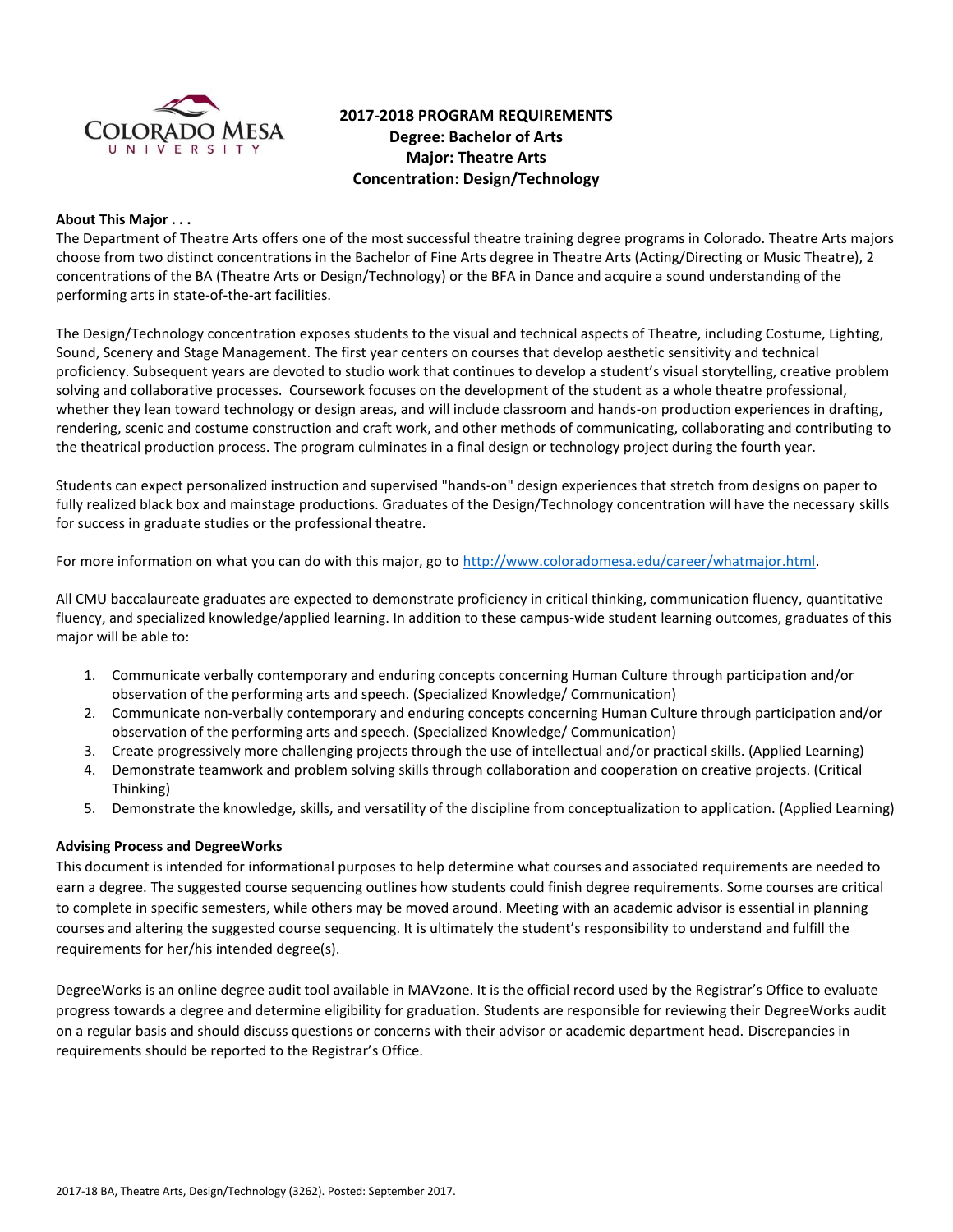### **Graduation Process**

Students must complete the following in the first two months of the semester prior to completing their degree requirements:

- Review their DegreeWorks audit and create a plan that outlines how unmet requirements will be met in the final semester.
- Meet with their advisor and modify their plan as needed. The advisor must approve the final plan.
- Submit the "Intent to Graduate" form to the Registrar's Office to officially declare the intended graduation date and commencement ceremony plans.
- Register for all needed courses and complete all requirements for each degree sought.

Submission deadlines and commencement details can be found at [http://www.coloradomesa.edu/registrar/graduation.html.](http://www.coloradomesa.edu/registrar/graduation.html)

If a student's petition for graduation is denied, it will be her/his responsibility to consult the Registrar's Office regarding next steps.

### **INSTITUTIONAL DEGREE REQUIREMENTS**

The following institutional degree requirements apply to all CMU baccalaureate degrees. Specific programs may have different requirements that must be met in addition to institutional requirements.

- 120 semester hours minimum.
- Students must complete a minimum of 30 of the last 60 hours of credit at CMU, with at least 15 semester hours in major discipline courses numbered 300 or higher.
- 40 upper-division credits (an alternative credit limit applies to the Bachelor of Applied Science degree).
- 2.00 cumulative GPA or higher in all CMU coursework.
- A course may only be used to fulfill one requirement for each degree/certificate.
- No more than six semester hours of independent study courses can be used toward the degree.
- Non-traditional credit, such as advanced placement, credit by examination, credit for prior learning, cooperative education and internships, cannot exceed 30 semester credit hours for a baccalaureate degree; A maximum of 15 of the 30 credits may be for cooperative education, internships, and practica.
- Pre-collegiate courses (usually numbered below 100) cannot be used for graduation.
- Capstone exit assessment/projects (e.g., Major Field Achievement Test) requirements are identified under Program-Specific Degree Requirements.
- The Catalog Year determines which program sheet and degree requirements a student must fulfill in order to graduate. Visit with your advisor or academic department to determine which catalog year and program requirements you should follow.
- See "Requirements for Undergraduate Degrees and Certificates" in the catalog for a complete list of graduation requirements.

### **PROGRAM-SPECIFIC DEGREE REQUIREMENTS**

2.0 cumulative GPA or higher in coursework toward the major content area.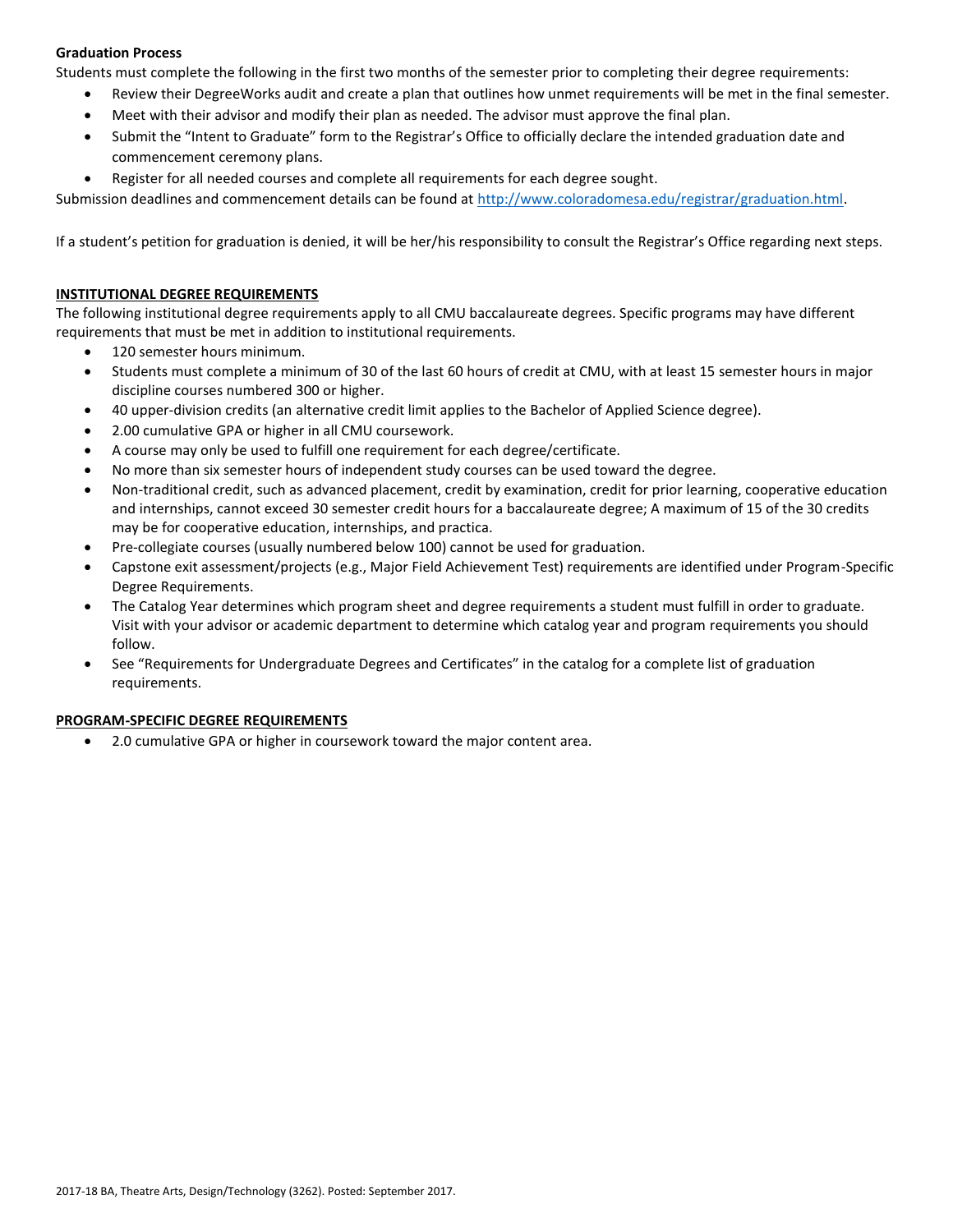### **ESSENTIAL LEARNING REQUIREMENTS** (31 semester hours)

See the current catalog for a list of courses that fulfill the requirements below. If a course is an Essential Learning option and a requirement for your major, you must use it to fulfill the major requirement and make a different selection for the Essential Learning requirement.

**English** (6 semester hours, must receive a grade of "C" or better and must be completed by the time the student has 60 semester hours.)

- ENGL 111 English Composition (3)
- $\Box$  ENGL 112 English Composition (3)

**Mathematics** (3 semester hours, must receive a grade of "C" or better, must be completed by the time the student has 60 semester hours.)

MATH 110 - College Mathematics (3) or higher

#### **Humanities** (3 semester hours)

 $\Box$  Select one Humanities course (3)

#### **Social and Behavioral Sciences** (6 semester hours)

- $\Box$  Select one Social and Behavioral Sciences course (3)
- $\Box$  Select one Social and Behavioral Sciences course (3)

### **Natural Sciences** (7 semester hours, one course must include a lab)

- $\square$  Select one Natural Sciences course (3)
- $\Box$  Select one Natural Sciences course with a lab (4)

### **History** (3 semester hours)

 $\Box$  Select one History course (3)

### **Fine Arts** (3 semester hours)

 $\Box$  Select one Fine Arts course (3)

### **OTHER LOWER-DIVISION REQUIREMENTS**

**Wellness Requirement** (2 semester hours)

- $\Box$  KINE 100 Health and Wellness (1)
- $\Box$  Select one Activity course (1)

### **Essential Learning Capstone** (4 semester hours)

Essential Learning Capstone must be taken after completion of the Essential Learning English and Mathematics requirements, and when a student has earned between 45 and 75 hours.

- ESSL 290 Maverick Milestone (3)
- $\square$  ESSL 200 Essential Speech (1)

**FOUNDATION COURSES** (17 semester hours, must earn a grade of "C" or better in each course. Students must take Theatre courses prior to their Junior Year.)

- $\Box$  THEA 102 Introduction to Theatre Technology: Stagecraft (2)
- THEA 103 Introduction to Theatre Technology: Costume (2)
- $\Box$  THEA 104 Introduction to Theatre Technology: Lighting (2)
- $\Box$  THEA 105 Introduction to Theatre Technology: Sound Technology (2)
- $\Box$  THEA 130 Script Analysis (3)
- $\Box$  THEA 153 Acting I: Beginning Acting (3)

#### One class in a foreign language (3).

FLA\_\_\_\_\_\_\_\_\_\_\_\_\_\_\_\_\_\_\_\_\_\_\_\_\_\_\_\_\_\_\_\_\_\_\_\_\_\_\_\_\_\_\_\_\_\_\_\_\_\_\_\_\_\_\_\_\_\_\_\_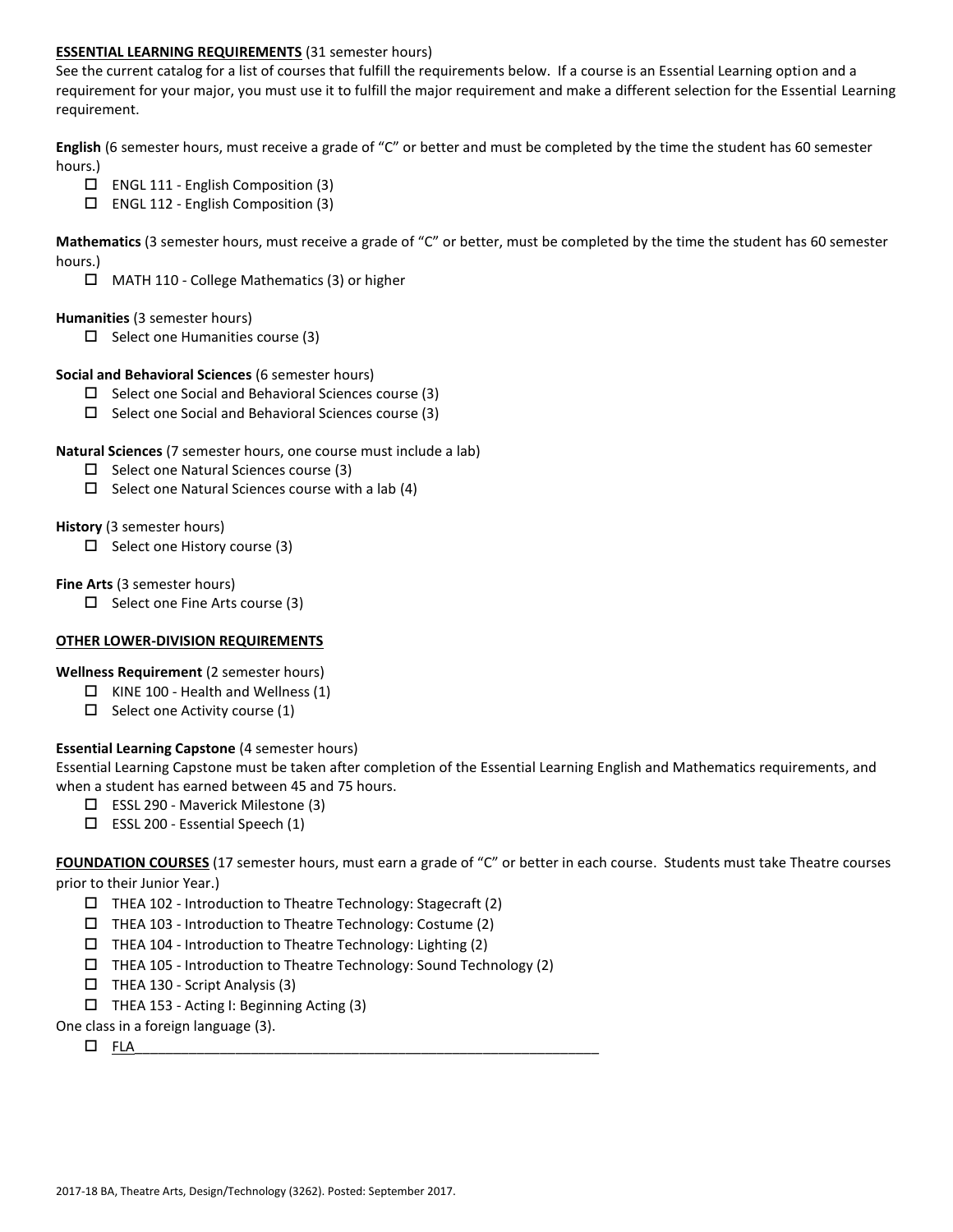#### **BA: THEATRE ARTS, DESIGN/TECHNOLOGY REQUIREMENTS** (56 semester hours)

#### **Design/Technology Core** (36 semester hours)

- $\Box$  THEA 145 Introduction to Dramatic Literature (3)
- $\Box$  THEA 217 Play Production (1)
- $\Box$  THEA 218 Play Production (1)
- THEA 202 Theatrical Design Studio I (3)
- $\Box$  THEA 203 Theatrical Design Studio II (3)
- $\Box$  THEA 317 Play Production (1)
- $\Box$  THEA 318 Play Production (1)
- THEA 322 Stage Management (3)
- THEA 331 Theatre History I: 400 B.C. to 1642 (3)
- $\Box$  THEA 332 Theatre History II: 1642 to the Present (3)
- $\Box$  THEA 333 Art, Architecture, and Fashion: Prehistory to the Present (3)
- $\Box$  THEA 381 Directing I (3)
- $\Box$  THEA 401 Career Preparation (3)
- $\Box$  THEA 417 Play Production (1)
- $\Box$  THEA 418 Play Production (1)
- THEA 445 or THEA 446 Senior Design/Technology Capstone (3)

### **Design/Technology Emphasis Options** (12 semester hours)

Select four of the following courses:

- THEA 142 Makeup (3)
- THEA 303 Theatrical Design Studio III (3)
- THEA 323 Computer Aided Drafting for the Theatre (3)
- THEA 325 Rigging and Special Effects (3)
- THEA 327 Multimedia Technology for the Theatre (3)
- THEA 343 Scene Design (3)
- THEA 344 Advanced Stage Lighting (3)
- THEA 360 Costume Construction II (3)
- THEA 400 Sound Design for Theatre (3)
- THEA 404 Theatrical Design Studio IV (3)
- THEA 496 Topics in Technical Theatre (3)
- \_\_\_\_\_\_\_\_\_\_\_\_\_\_\_\_\_\_\_\_\_\_\_\_\_\_\_\_\_\_\_\_\_\_\_\_\_\_\_\_\_\_\_\_\_\_\_\_\_\_\_\_\_\_\_\_\_\_\_\_ \_\_\_\_\_\_\_\_\_\_\_\_\_\_\_\_\_\_\_\_\_\_\_\_\_\_\_\_\_\_\_\_\_\_\_\_\_\_\_\_\_\_\_\_\_\_\_\_\_\_\_\_\_\_\_\_\_\_\_\_
- 
- \_\_\_\_\_\_\_\_\_\_\_\_\_\_\_\_\_\_\_\_\_\_\_\_\_\_\_\_\_\_\_\_\_\_\_\_\_\_\_\_\_\_\_\_\_\_\_\_\_\_\_\_\_\_\_\_\_\_\_\_  $\Box$   $\underline{\hspace{1cm}}$   $\underline{\hspace{1cm}}$   $\underline{\hspace{1cm}}$   $\underline{\hspace{1cm}}$   $\overline{\hspace{1cm}}$   $\overline{\hspace{1cm}}$   $\overline{\hspace{1cm}}$   $\overline{\hspace{1cm}}$   $\overline{\hspace{1cm}}$   $\overline{\hspace{1cm}}$   $\overline{\hspace{1cm}}$   $\overline{\hspace{1cm}}$   $\overline{\hspace{1cm}}$   $\overline{\hspace{1cm}}$   $\overline{\hspace{1cm}}$   $\overline{\hspace{1cm}}$   $\overline{\hspace{1$

### **Performance Options** (8 semester hours)

Select eight of the following courses:

| THEA 119, 120, 219, 220, 319, 320, 419, 420 - Technical Performance (1)<br>THEA 147, 148, 247, 248, 347, 348, 447, 448 - Drama Performance (1) |  |  |  |
|------------------------------------------------------------------------------------------------------------------------------------------------|--|--|--|
| DANC 156, 256, 356, 456 - Dance Performance (1)                                                                                                |  |  |  |
| □<br>the control of the control of the control of the control of the control of the control of                                                 |  |  |  |
| □                                                                                                                                              |  |  |  |
| □                                                                                                                                              |  |  |  |
| □                                                                                                                                              |  |  |  |
| □                                                                                                                                              |  |  |  |
| □                                                                                                                                              |  |  |  |
| □                                                                                                                                              |  |  |  |
|                                                                                                                                                |  |  |  |
|                                                                                                                                                |  |  |  |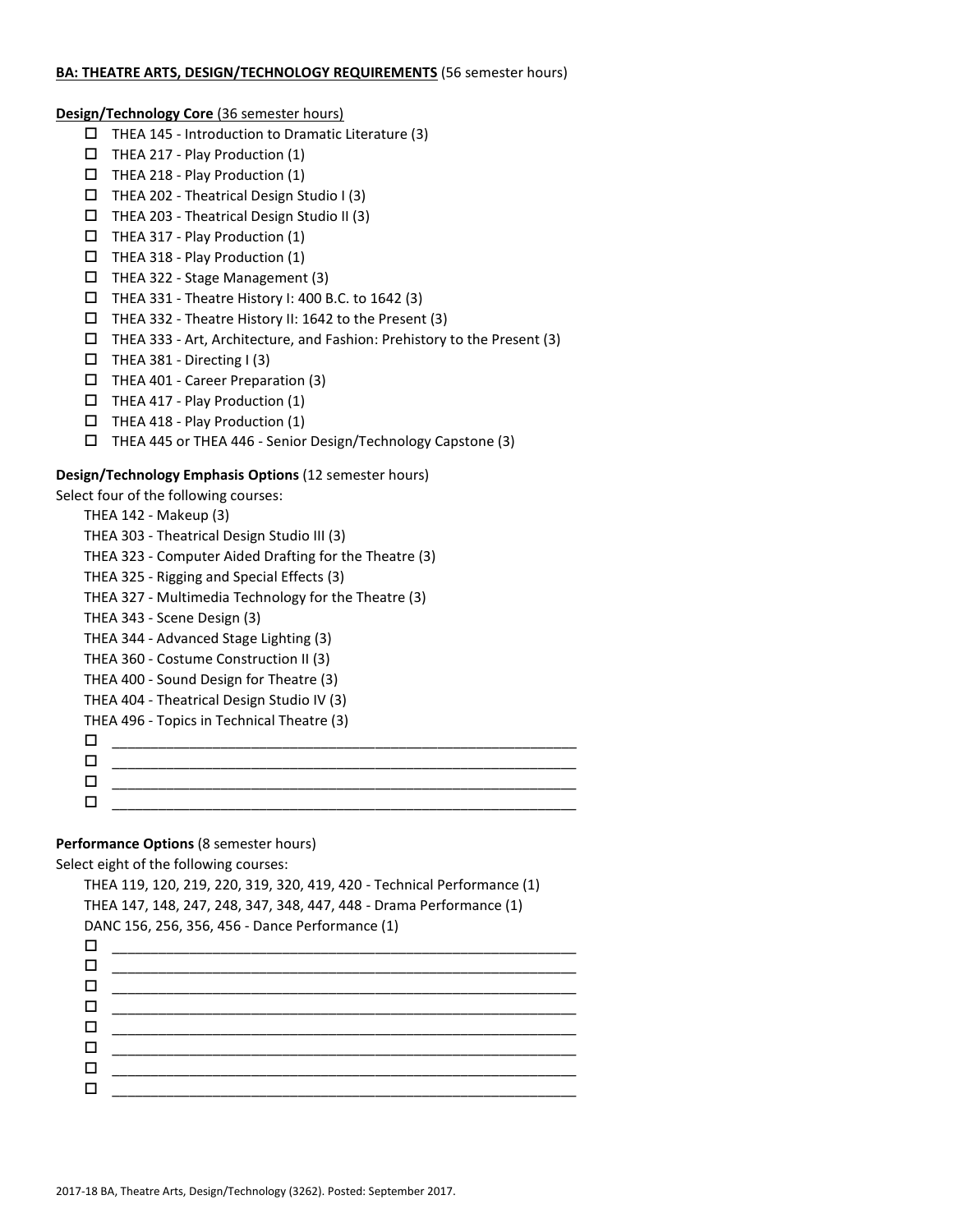**GENERAL ELECTIVES** (All college level courses appearing on your final transcript, not listed above that will bring your total semester hours to 120 hours, including 40 upper division hours. 10 semester hours, additional upper division hours may be needed.)

| المناصب المستناقص المستناس المستناق المستناق المستناس المستناق المستناق المستناق المستناق المستناق المستناقات المناقب<br>________ | ________ |
|-----------------------------------------------------------------------------------------------------------------------------------|----------|
|                                                                                                                                   |          |
|                                                                                                                                   |          |
|                                                                                                                                   |          |
|                                                                                                                                   |          |
|                                                                                                                                   |          |

#### **Recommended Electives:**

ARTE 101 - Two-Dimensional Design (3) ARTE 102 - Three-Dimensional Design (3) ARTE 115 - Art Appreciation (3) ARTE 118 - History of Art: Prehistory to Renaissance (3) ARTE 119 - History of Art: Renaissance to Present (3) ARTG 122 - Design It! (3) ARTG 215 - Graphic Design I (3) ARTG 221 - Graphic Design II (3) ARTG 337 - Illustration III (3) Any ARTH Course ARTS 151 - Foundation Drawing I (3) ARTS 221 - Metalsmithing (3) ARTS 251 - Life Drawing (3) ARTS 252 - Mixed Media Drawing (3) HMGT 101 - Travel Industry I (3) HMGT 103 - Travel & Tourism Marketing Techniques (3) MANG 410 - Effective Workplace Communication (3) MARK 231 - Principles of Marketing (3) MARK 332 - Promotion (3) MARK 340 - Creating Marketing Materials (3) MASS 140 - Media Theory Introduction (3) MASS 144 - Multimedia Storytelling (3) MASS 251 - Mass Media: Advertising and Promotions (3) THEA 499 - Internship (3-9) WELD 110 - Shielded Metal Arc Welding (3) WELD 151 - Introduction to Welding (3) WELD 133 - Fabrication & Blueprints for Welders (3)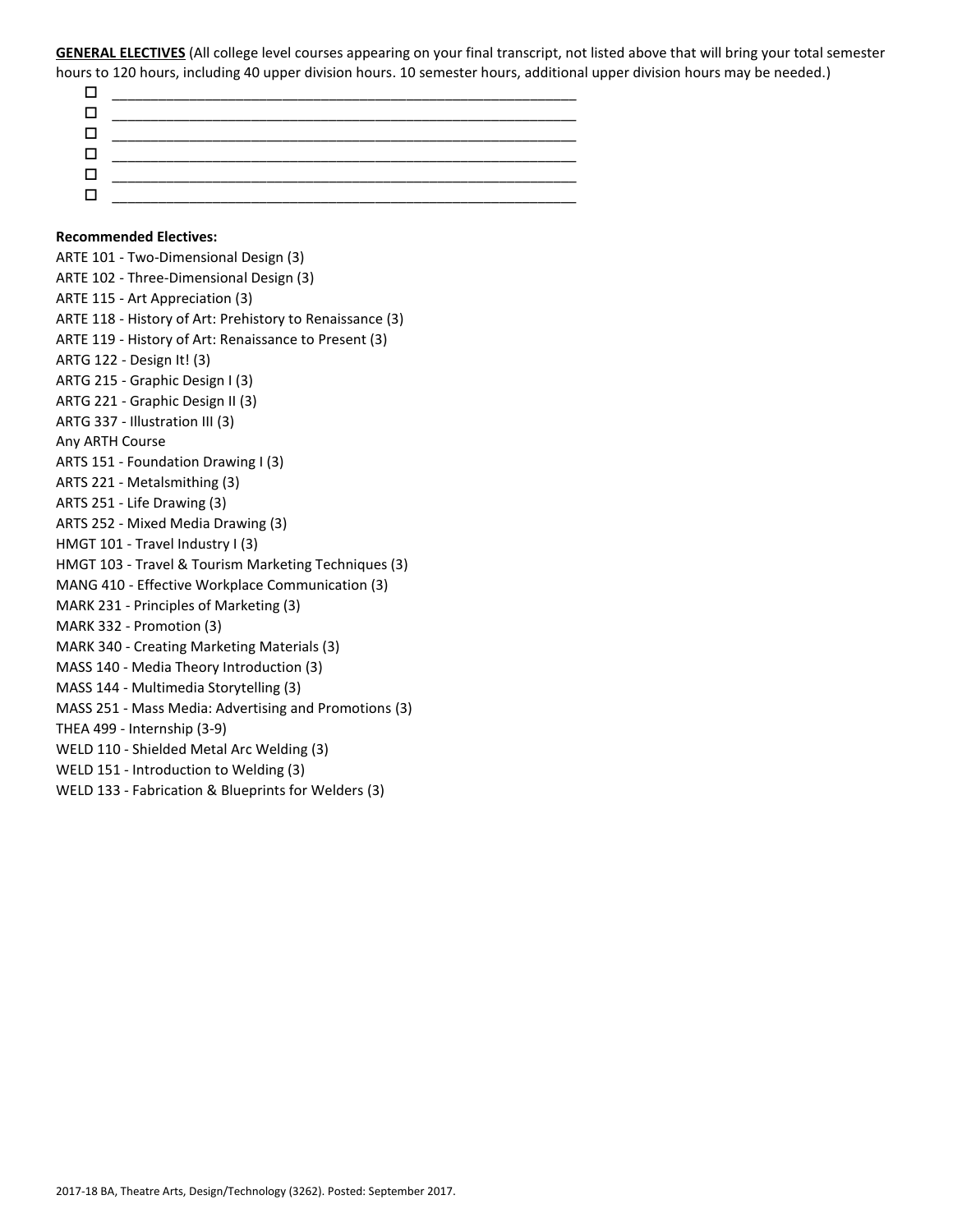### **Freshman Year, Fall Semester: 15 credits**

- ENGL 111 English Composition (3)
- MATH 110 College Mathematics (3) or higher
- KINA Activity (1)
- THEA 153 Acting I: Beginning Acting (3)
- THEA 102 Introduction to Theatre Technology: Stagecraft (2)
- THEA 103 Introduction to Theatre Technology: Costume (2)
- Performance Option (1)

### **Freshman Year, Spring Semester: 15 credits**

- **ENGL 112 English Composition (3)**
- KINE 100 Health and Wellness (1)
- THEA 130 Script Analysis (3)
- THEA 145 Introduction to Dramatic Literature (3)
- THEA 104 Introduction to Theatre Technology: Lighting (2)
- THEA 105 Introduction to Theatre Technology: Sound Technology (2)
- Performance Option (1)

## **Sophomore Year, Fall Semester: 15 credits**

- **Essential Learning Natural Science with Lab (4)**
- Foundation Course Foreign Language (3)
- THEA 202 Theatrical Design Studio I (3)
- THEA 322 Stage Management (3)
- THEA 217 Play Production (1)
- **Performance Option (1)**

### **Sophomore Year, Spring Semester: 15 credits**

- Essential Learning Social and Behavioral Sciences (3)
- Essential Learning Social and Behavioral Sciences (3)
- Essential Learning Natural Science (3)
- THEA 218 Play Production (1)
- THEA 203 Theatrical Design Studio II (3)
- Performance Option (1)
- Elective (1)

### **Junior Year, Fall Semester: 15 credits**

- ESSL 290 Maverick Milestone (3)
- ESSL 200 Essential Speech (1)
- THEA 381 Directing I (3)
- THEA 331 Theatre History I: 400 B.C. to 1642 (3)
- **•** Design/Tech Emphasis Option (3)
- THEA 317 Play Production (1)
- **Performance Option (1)**

### **Junior Year, Spring Semester: 17 credits**

- **E**ssential Learning Humanities (3)
- THEA 332 Theatre History II: 1642 to the Present (3)
- THEA 333 Art, Architecture, and Fashion: Prehistory to the Present (3)
- Design/Tech Emphasis Option (3)
- Elective (3)
- **THEA 318 Play Production (1)**
- **Performance Option (1)**

### **Senior Year, Fall Semester: 14 credits**

- **Essential Learning Fine Arts (3)**
- $\blacksquare$  Elective (3)

2017-18 BA, Theatre Arts, Design/Technology (3262). Posted: September 2017.